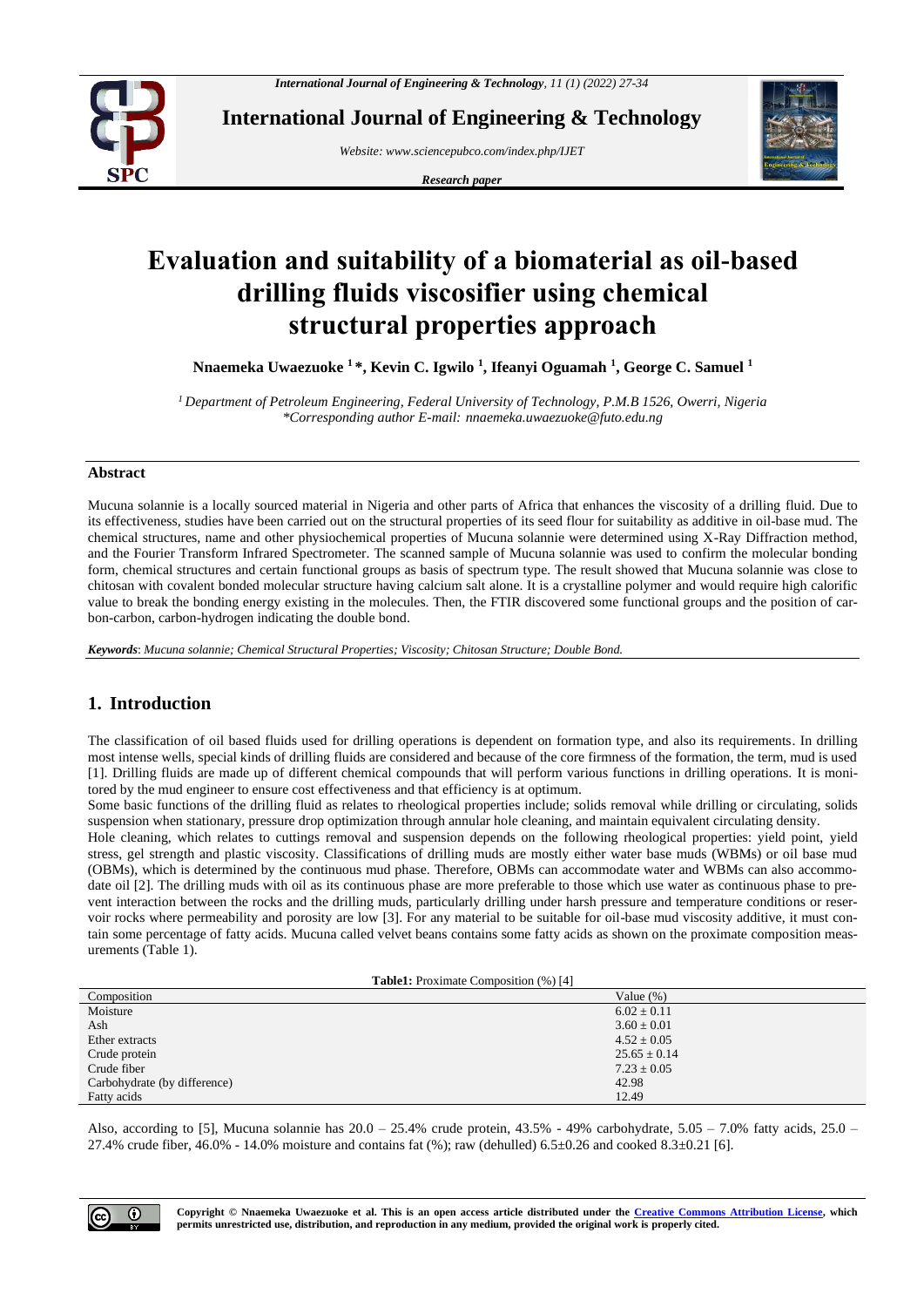Before experimental analysis is carried out, it is highly recommended to firstly carry out chemical structural properties measurements. Experimental analysis should also be carried out on the reservoir fluid. Also, to determine the reservoir fluid chemical makeup, it should be analyzed and the level of damages that can occur by predictable problems can be modified [7].

The demand for cost efficiency and effectiveness of a drilling fluid using different alternative materials is as old as engineering as a profession [8]. Different local materials have been sourced and experimentally proven to be effective for drilling operations. There are so many local materials in Nigeria and across Africa that researchers have proven to be suitable for drilling fluid formulation, but many are not in use because of the inability to meet American Petroleum Institute (API) requirements as drilling fluid additives.

- All functions of a drilling mud are influenced by two most important properties [9]
- i) Density; oil and water have various densities hence imported or local materials are also added to increase their densities, such as barite.
- ii) Viscosity; oil and water have their own measure of viscosities in which other materials imported or locally made can be added to increase the viscosities, such as Mucuna solannie and snail shell etc.

The proper selection of the drilling fluid additives will determine the success of the operation, so if the fluid system is not properly chemically and structurally analyzed, formulated and monitored, it will be hazardous to the environment and possess a greater danger to the personnel. In the petroleum industry, high pressure and temperature additive material has to be well analyzed for drilling operations [10]. Drilling fluids and their additives are used so as to increase the life span of drilling equipment and reduce the cost of drilling the oil and gas well [11]. The beneficiation of Nigerian bentonite using local materials such as periwinkle, snail shell and Mucuna solannie, according to previous research, has discovered that in order to beneficiate the rheological characteristics of drilling fluids, Mucuna solannie has the ability to do so in the presence of calcium to sodium base composition [12, 13]. Bentonite is the major substance that is used to enhance viscosity and provide the control of fluid loss in a drilling mud. But, with the addition of other additives during the formulation, fluid loss into the formation is minimized and viscosity controlled. It was discovered that these additives help to reduce formation damage, minimize log analysis problems, maintain hole integrity, protect shale sensitivity to water, fluid loss control in the shielded formation and minimize the washing out of hole to attain better job of casing and cementing [14].

Mucuna solannie is a leguminous plant found in Nigeria and other parts of Africa. Mucuna solannie serves different purposes, such as use as additive in local food. It is made up of high percentage of carbohydrates, protein, fiber, low lipids, sufficient minerals, and meet the essential amino acids requirement [8]. The family of Mucuna solannie comprises M. Veracruz, M. sloanei, M. pruries and M. Urensi [15] and as such Mucuna solannie is mostly in use because it is thicker than others in terms of viscosity in culinary. Also, it is used as an additive for the formation of drilling mud since it contains sizeable quantity of sodium and calcium molecules [16]. Experimentation using Mucuna solannie, periwinkle and snail shell as additives to Nigerian bentonite [12], [13] also proves that suitable fraction of nanoparticles and inhibitive ions that are very essential in the stability of wellbore effectiveness and fluid loss control are found in them. The sizes of nanoparticle range less than 100nm shows new or enhanced properties that depend on sizes in relation to the particle of large size having the same material [17]. In another research [18], it was observed that nanoparticles prevent shale swelling as a result of their power to seal smaller holes in shale formation by establishing packed filter cake for the control of fluid loss and the prevention of downhole change in pressure.

Organophilic clay is used in the oil-based drilling mud as a viscosifier and gelling agent to aid support for weight materials and enhance cuttings carrying capacity and cuttings removal. The inclusion of organophilic clay gives a high thermal firmness to oil based drilling fluid, and the potential to swell in an organic medium (gas-oil), and some preferred rheological characteristics including high shear thinning behavior, viscosity, thixotropy and yield stress [19]. Mucuna solannie is a viscosifier having different chemical and structural properties. The viscosifier controls the rheological properties to transmit cuttings through the annulus to the surface and suspend cuttings at low rate of circulation or when the pumps are off for barite sag prevention and cuttings residing at the bottom [20].

Organic polymers are important in drilling mud for fluid loss control, increased viscosity and encapsulation of solids. The sustainability to provide some of the above functions is governed by its molecular structure. Molecular sizes and shapes in the presence of charged sites and stability are particularly important in large molecules (typically  $5\times10^6$ ) and provide viscosity and some fluid loss control. Some molecules (typically  $100\times10^3$ ) provide fluid loss control such as carboxyl methyl cellulose. Polymers are anisotropic in nature. The polymer chains have much weaker dispersive forces between them and are covalently bonded along the polymer chain. As a result, polymers can expand by differing amounts in different directions. Conventional molecules in comparison with the different side molecules, the polymer is allowed with hydrogen bonding and ionic bonding which gives rise to proper cross-linking stability. The high flexibility of polymer is dependent on the dipole-dipole bonding side chains. Polymers with [Van der Waals forces](https://byjus.com/chemistry/van-der-waals-forces/) connecting chains make the melting point of a polymer to be low because of its known weakness.

## **2. Materials and method**

Laboratory equipment/materials used are given in Table 2.

| <b>Table 2:</b> Laboratory Equipment and Materials Used for the Measurements |                                    |  |  |
|------------------------------------------------------------------------------|------------------------------------|--|--|
| Equipment/Material                                                           | Function/Use                       |  |  |
| X-ray diffraction                                                            | Structural analysis                |  |  |
| Electronic weighing device                                                   | Weight measurement                 |  |  |
| Measuring cylinder                                                           | Base fluid quantity measurement    |  |  |
| Mucuna solannie                                                              | Viscosifier additive               |  |  |
| Fresh water                                                                  | Used in bomb calorimeter           |  |  |
| Pycnometer                                                                   | Specific gravity determination     |  |  |
| FTIR                                                                         | Chemical bond identification       |  |  |
| Variable speed mixer                                                         | Mixing of samples                  |  |  |
| SEM-EDS                                                                      | Qualitative chemical analysis      |  |  |
| Bomb calorimeter                                                             | Heat of combustion measurement     |  |  |
| Spectrophotometer                                                            | Compound concentration measurement |  |  |

Gas Chromatography Mass Spectrometry (GC-MS) Detection and analysis of samples

Anhydrous Potassium bromide **Halide salt** Anhydrous Potassium bromide

**Table 2:** Laboratory Equipment and Materials Used for the Measurements

#### **2.1. Experimental procedures**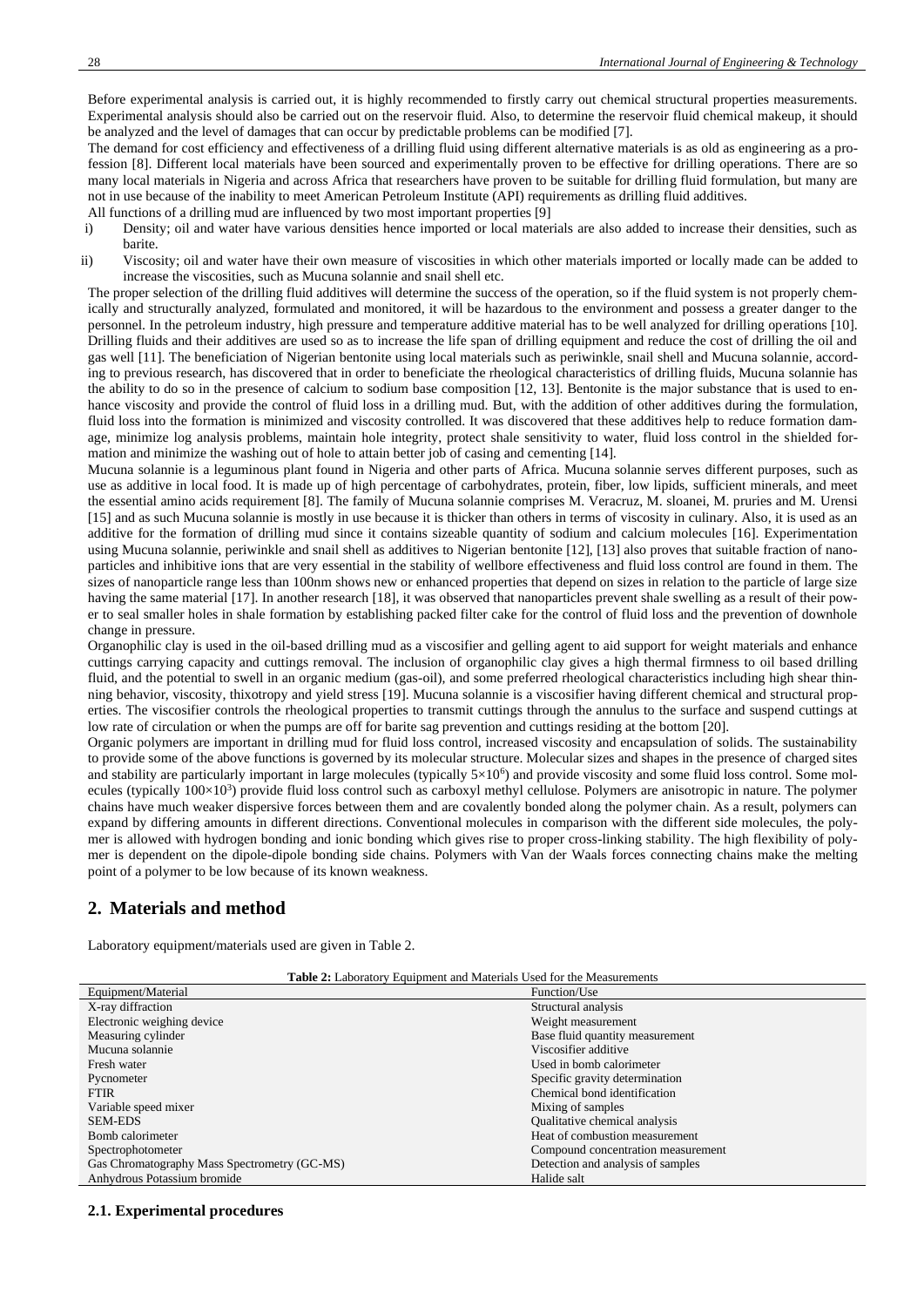#### **2.1.1. Bond length determination using FTIR and SEM-EDS**

To determine the bond length, the elements present in the sample were first detected using Scanning Electron Microscopy with Energy Dispersion X-ray Spectroscopy. When used, the SEM-EDS indicated the element present while the FTIR indicated the bond present. A table of bond length was then used to determine the length of each compound that form the whole substance analyzed.

#### **2.1.2. Molecular weight**

This was calculated based on the result realized from the X-ray diffraction that was carried out. The XRD brought out the chemical structure which was then used to detect the total compound present and was then used to calculate the molecular weight.

#### **2.1.3. Determination of calorific value using bomb calorimeter**

The combustion of a known mass, m, of standard benzoic acid was carried out using the procedure given, with a calibrated instrument known as bomb calorimeter. The heat of combustion of benzoic acid is known to be 26.453KJ/g. According to standard procedure, ASTM D2382-88, oxygen bomb calorimeter (model 6100, Parr instrument Co. Illinois, Moline ) was used to measure the gross net of combustion. 1 milliliter of deionized water mixed with approximately 0.1gram of the weighed sample was placed in an adiabatic bomb calorimeter being calibrated. The two electrodes in the pressure (bomb) were connected to a chromel (chromium nickel alloy) wire and ignition takes place when in contact with the sample. The bomb was setup, fastened and removed twice by increased pressure to 0.5MPa with pure (99.99%) oxygen after which it was vented. It was later pressurized to 2.0MPa with pure oxygen to carry out the experiment and 2 liters of water bath in an insulated jacket was used. A uniform temperature was created by circulating the water around the bomb with a motorized stirrer inserted inside the water bath. The electric current was then passed through the chromel wire causing the sample to ignite and burn completely the presence of oxygen with high pressure. The bucket and the bomb were then kept in a calorimeter jacket and used for thermal protection. The result was displayed in the display section (Cal/g) or (MJ/kg) or depends on which unit the user selected. This method was repeated for other samples.

#### **2.1.4. Chemical name and structure**

This was gotten by searching through the National Library of Medicine, National Centre for Biotechnology Information data by typing in the molecular formula. Also the structure was realized from the same library.

#### **2.2. Equipment procedure**

#### **2.2.1. FTIR**

The Shimadzu Fourier Transformation Infrared Spectrophotometer-FTIR 8400S was used to determine the functional unit of the sample. Sample was weighed to 0.01g using a mortar agate. Transparent pallets were obtained when the mixtures were pressed by vacuum hydraulic (Graseby specac) at 1.2psi. The description of the test sample spectrum is done by passing through infra-red the scanned sample, where its continuous signal by indicator that is attached to a computer. The absorption area of 600 to 4000cm-1 was where the sample was normally scanned as seen in Fig. 9. The chemical structure, molecular binding form and definite functional units are the results obtained from the tested and analyzed sample as basic of spectrum type.

#### **2.2.2. SEM and XRD procedures**

The procedures are similar in accordance with published works [13].

#### **2.2.3. Spectrophotometer**

The T70 PG Instruments' UV-spectrophotometer was used to analyze the samples at different wavelength and absorption. The spectrophotometer was first switched on and allowed to stabilize before the calibration was done using distilled water and a black body. After calibration the wavelength was set to 330nm and the corresponding absorption was displayed after pressing the key for absorption. This step was followed for other wavelengths until it got to 900 nm.

#### **2.2.4. Gas chromatography - mass spectrometry (GC-MS)**

GC analysis sample was carried out with the aid of gas chromatography (Perkin-Elmer 8500). Temperature programme and column requirements are outlined in this manner; column material- stainless steel (S.S), column SE30 (10%) on chromosorb<sup>®</sup> W, internal diameter- $1/8$  inch, column length- 4 meters, injector temperature- 300°C, FID temperature- 300°C, flow rate of N<sub>2</sub>- 30ml/minute, temperature programming-  $100-250^{\circ}$ C with  $5^{\circ}$ C/minute increase in temperature and finishing hold time of 5 minutes.

#### **2.2.5. Specific gravity procedure**

Washed, dried and weighed 50ml Pycnometer bottle was used for the test. The bottle was filled with water and weighed, and the reading was taken. The sample was also weighed by emptying, drying and filling the bottle with the sample. The reading was also taken. The procedure is as follows:

i) First the Pycnometer was completely filled with liquid, and the mass of the liquid in the Pycnometer determined. Once this value has been determined, the volume of the Pycnometer  $V_{\text{ges}}$  is known.

$$
V_{\rm ges} = \frac{m_{1\rm fl}}{\rho_{\rm fl}}\tag{1}
$$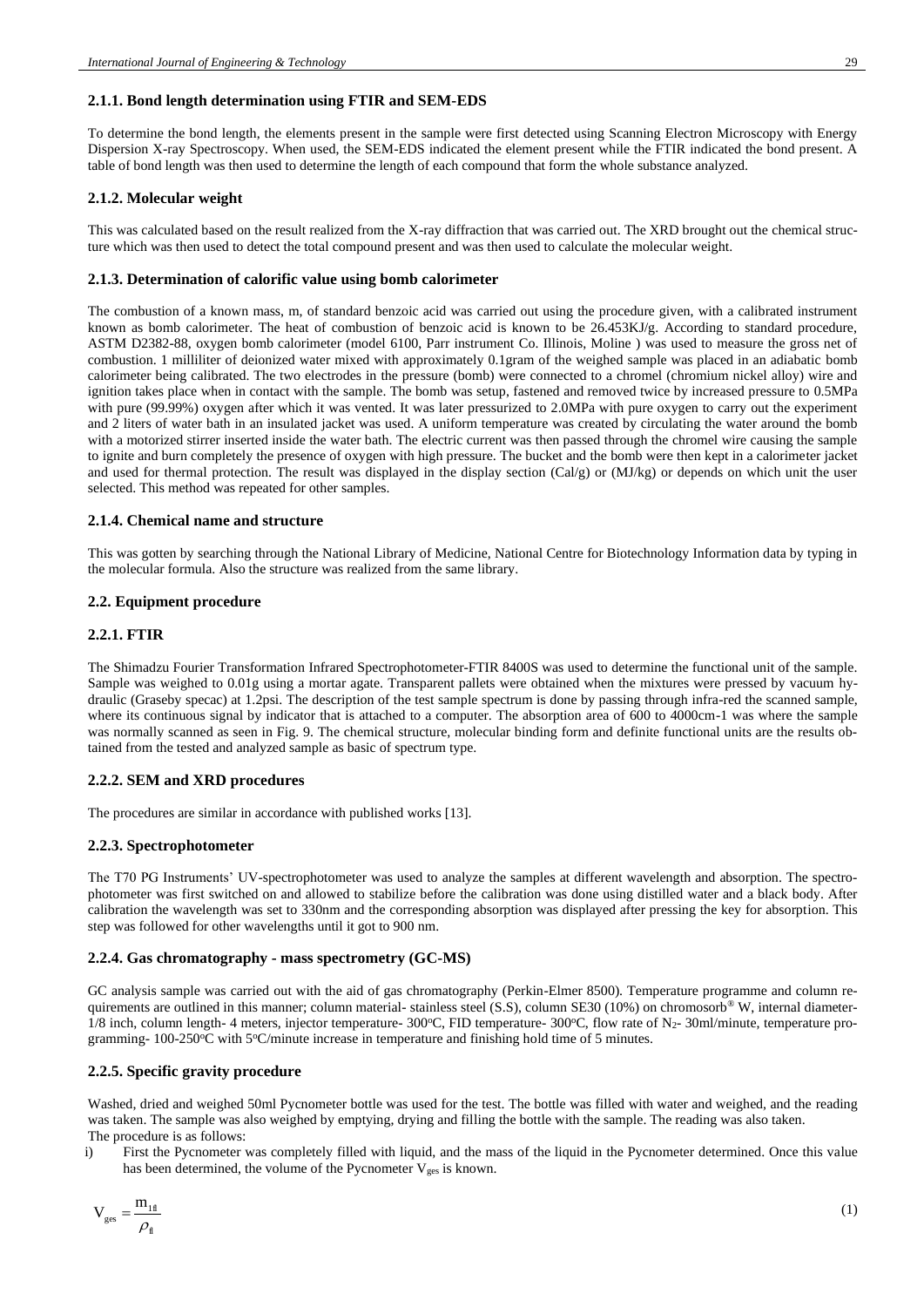- ii) Next (after the Pycnometer was emptied, cleaned, dried and brought to the required temperature), the Pycnometer was filled to about 2/3 with sample material; this yields the mass of the powder ms.
- iii) The next step was to fill the Pycnometer the rest of the way with liquid and weighed again, which gave the combined mass of the sample with the liquid m(fl+s).
- iv) The difference between Step iii and Step ii gave the mass of the liquid.
- v) The volume of the liquid, was, hence determined by the ratio of the mass of the liquid and the its density vi) The volume of the powder was then found as the difference between Step i and Step v.
- The volume of the powder was then found as the difference between Step i and Step v.

# **3. Results and discussion**

The chemical structures and other properties are given in Table 3 and the data were obtained from Figures 8 and 9 as shown in the appendix. The chemical structure properties of Mucuna solannie are similar to that of chitosan and the closest is Tricosanol with the covalent bonded molecular structure as shown in Fig. 10. The covalent bonded molecular structure shows that it is a good candidate for viscosity builder additive. Also the percent fatty acids content and elemental composition as shown in Figs.11 and 12 signifies that Mucuna solannie is also good for emulsion stability because of fatty acids concentration and borehole inhibition and stability due to the quality of the elemental composition of Mucuna solannie.

| <b>Table 3:</b> Structural Properties of Mucuna Solannie |                             |  |  |
|----------------------------------------------------------|-----------------------------|--|--|
| Botanical name                                           | Mucuna solannie             |  |  |
| Chemical name                                            | Tricosanol                  |  |  |
| <b>IUPAC</b> Name                                        | Tricosan-12-ol              |  |  |
| Chemical formula                                         | $C_{23}H_{48}O$             |  |  |
| Specific gravity                                         | 0.4806                      |  |  |
| Molecular weight                                         | $340.627$ g/mol             |  |  |
| Bond length $(A)$                                        | 0.625                       |  |  |
| Total bond                                               | 71                          |  |  |
| Surface area                                             | $20.2 \text{ m}^2/\text{g}$ |  |  |
| Calorific value                                          | 17.2186 MJ/kg               |  |  |
|                                                          |                             |  |  |

The main reason for the determination of the structural properties such as the bond length, molecular weight, calorific value was to know or evaluate the suitability of Mucuna solannie mud as a viscosity additive in an oil base mud.

Fig.1, Fig.2, Fig.3 and Fig.4 show the effect of calorific value, bond energy, bond length and molecular weight on viscosity respectively for Mucuna solannie mud.

Mucuna solannie exists in a covalent bond as seen in Table 4 because of the ability of the carbon– hydrogen–oxygen molecular bond to share valence electrons at their outermost shell during polymerization. Figs. 6 and 7 show the degree of bond length and bond energy respectively for each of the bonded elements in their chemical composition. The lower the bond length, the higher the bond energy as shown in Fig. 5. Oil well drilling fluids such as organophilic clay has similar characteristics with Mucuna solannie due to the presence of nanoparticles.

For the Mucuna solannie mud, the viscosity increases as a result of;

i) Increase in the calorific value. It was calculated in terms of energy, the stronger the bond the more energy required to form or break the bond. Since Mucuna solannie is a crystalline polymer, similar to polyethylene which has high melting point, it will require high calorific or heating value as seen in Table 5 to break the bonding energy existing in the molecules. It also has high carbon content that gives temperature stability.



**Fig. 1:** Effect of Calorific Value on Viscosity for Mucuna Solanine.

ii) Increase in the bond energy. It is ruled by the power of intermolecular forces and mostly by the shapes of the fluid molecules. Fluids that can form hydrogen or whose molecules are polar tend to be more viscous than fluids of non-polar substance. The dynamics of hydrogen bond dominates the intermolecular forces as hydrogen bonds form or break during the motion of the molecules and thereby influences the shear viscosity.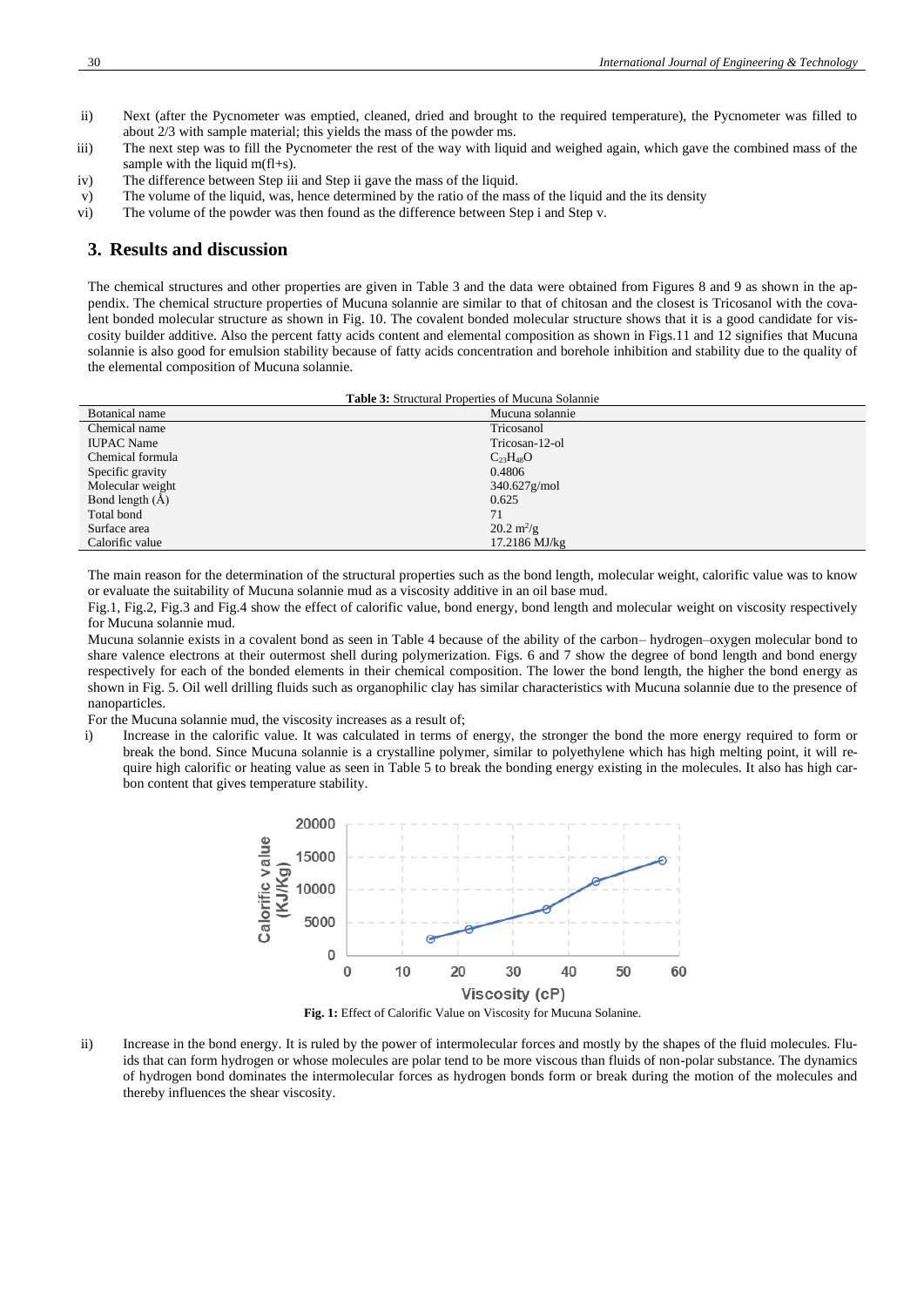

iii) Decrease in the bond length. The shorter the bond, the stronger the strength. Larger particles do not slide pass each other more easily than the smaller molecules. The larger molecules have strong intermolecular forces known as London forces that bring them together to one another with greater power. This obstructs molecular flow which gives rise to higher viscosity. It is the length the electrons share to reach the equilibrium distance. Bond length occurs when there is overlap between valence orbit. Electron being shared or transferred form a cloud around the nucleus of the atom.



**Fig. 3:** Effect of Bond Length on Viscosity for Mucuna Solanine.

iv) Increase in the molecular weight. The viscosity of Mucuna solannie mud increases with high molecular weight using conventional method. The larger the chains, the harder it is to get them to flow because they are more entangled.



Fig. 5 shows the relation between the bond length and the bond energy. The higher the bond length, the lower the bond energy. The point

of intersection between the bond length and bond energy is called equilibrium distance. At this point, there is equal attraction and repulsion. From the graph, at 1.44Å and 355KJ/mol, the viscosity is high.



**Fig. 5:** Comparing the Bond Length and Bond Energy as A Function of Their Molecular Compositions.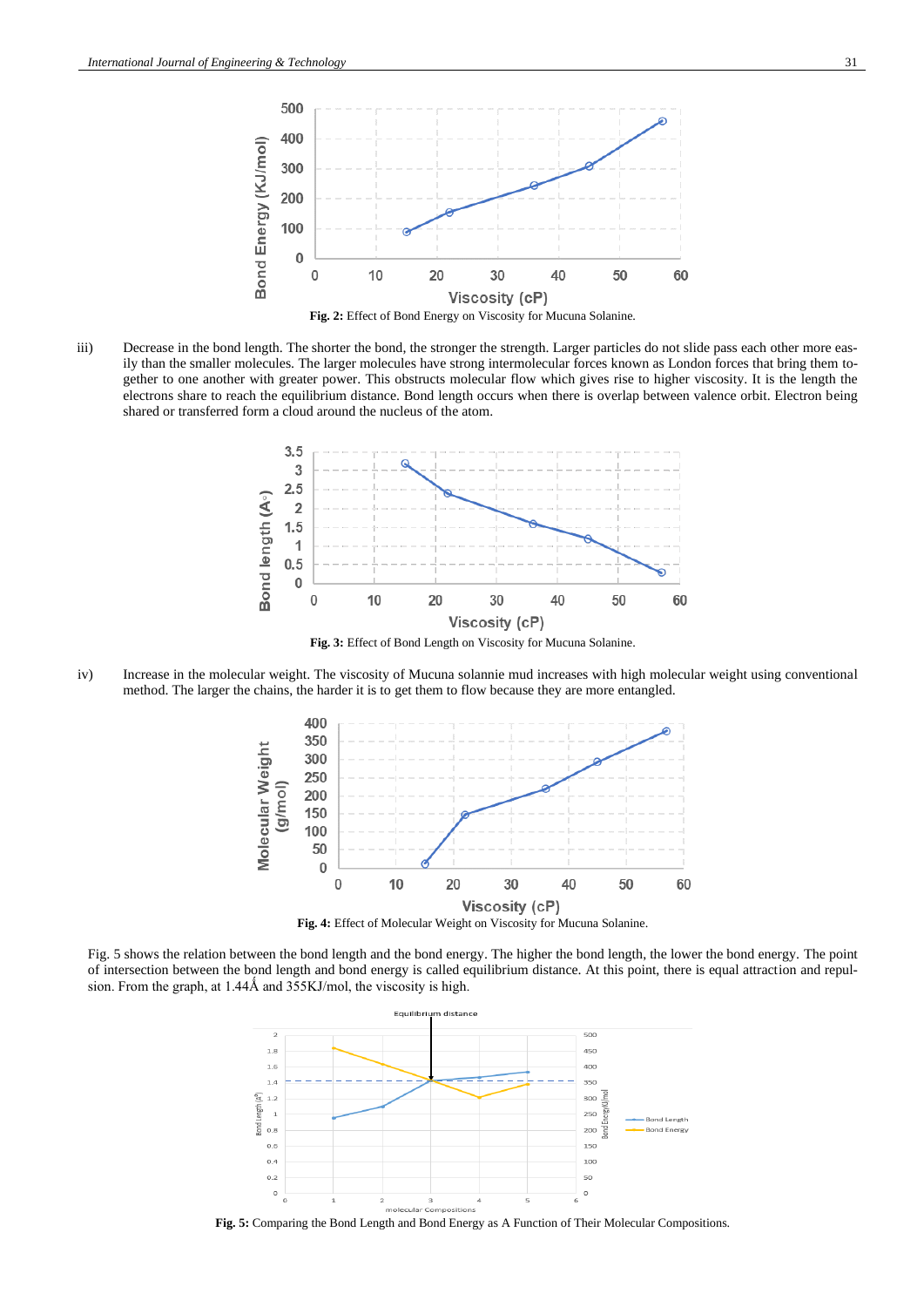

**Fig. 6:** Molecular Compositions of Mucuna Solannie at Different Bond Lengths.



### **4. Conclusion**

From the chemical evaluation, it has been shown that Mucuna solannie mud additive is an organic polymer which belongs to the family of the simplest polymer with high melting point. The larger the bond chain to increase the molecular weight, the higher the resistance to flow (viscosity). Similarly, the bond that exists in the chemical composition of Mucuna solannie is covalent in nature which gave rise to higher bong energy with lower bond length. Also, the calorific value is high because of the possession of stronger bonded energy. Mucuna solannie is a double bonded additive which makes it similar to organophilic clay which is a drilling fluid additive that increases viscosity. Some of the findings also show that Mucuna solannie contains some fatty acids which makes suitable for oil base mud additive. Moreso, the qualitative elemental composition of Mucuna solannie makes it a good candidate for borehole stability. Finally, equilibrium distance of Mucuna solannie makes it very suitable as a viscosity builder oil base mud additive.

#### **5. Declaration of interest**

No conflict of Interest has been declared by the authors

## **References**

- [1] Engineer's Guide to Oil Field Chemicals and Fluids (2012), 40[: https://doi.org/10.1016/C2009-0-61871-7.](https://doi.org/10.1016/C2009-0-61871-7)
- [2] Guichard, B., Wood, B. & Vongphouthone, P. (2008). Fluid loss reducer for high temperature high pressure water based-mud application. US Patent 7449430, assigned to Eliokem S.A.S. (Villejust, FR).
- [3] Akkal, R., Cohaut, N., Khodja, M., Ahmed-Zaid, T. & Bergaya, F. (2013). Rheo-SAXS investigation of organoclay water in oil emulsions. Colloids and Surfaces A Physicochemical and Engineering Aspects 436:751-762: https://doi.org/10.1016/j.colsurfa.2013.07.037
- [4] Balogun, I.O. & Olatidoye, O.P. (2012). Proximate composition (%) of Mucuna utilis seed flour. Journal of Nutrition, 11(2): 116 122. [https://doi.org/10.3923/pjn.2012.116.122.](https://doi.org/10.3923/pjn.2012.116.122)
- [5] Akpata, M.I. & Miachi, O.E. (2001). Proximate composition and selected functional properties of Detarium microcarpum. Plant Foods for Human Nutrition, 56: 297-302: [https://doi.org/10.1023/A:1011836332105.](https://doi.org/10.1023/A:1011836332105)
- [6] Obiakor-Okeke, P.N., Chikwendu, J.N. & Anozie, T. (2014). Effect of different processing methods on the chemical, functional and microbal properties of Mucuna sloanei seeds, International Journal of Nutrition and Food Sciences, 3(6): 551 – 559. [https://doi.org/10.11648/j.ijnfs.20140306.20.](https://doi.org/10.11648/j.ijnfs.20140306.20)
- [7] World Oil Drilling, Completion and Workover Fluids (2004). World Oil 225 (6): F-1
- [8] Uwaezuoke, N., Igwilo, K.C., Onwukwe, S.I. & Obah, B. (2017a). Optimization of Mucuna solannie mud rheological parameters. Journal of Petroleum Engineering and Technology, 7(1).
- [9] Skalle, P. (2010). Drilling Fluid Engineering. Pal Skalle & Publishing ApS, 8-80, 120-126.
- [10] Ali, M., Jarni, H.H., Aftab, A., Ismail, A.R., Saady, N.M.C., Sahito, M.F., Keshavarz, A., Iglauer, S. & Sarmadivaleh, M. (2020). Nanomaterialbased drilling fluids for exploitation of unconventional reservoirs: a review. Energies, 13(13):3417: https://doi.org/10.3390/en13133417
- [11] Aftab, A., Ali, M., Sahito, M.F., Mohanty, U.S., Jha, N.K., Akhondzadeh, H. & Iglauer, S. (2020). Environmental friendliness and high performance of multifunctional tween 80/ZnO-nanoparticles-added water-based drilling fluid: an experimental approach. ACS Sustain Chem Eng 8(30):11224–11243[: https://doi.org/10.1021/acssuschemeng.0c02661.](https://doi.org/10.1021/acssuschemeng.0c02661)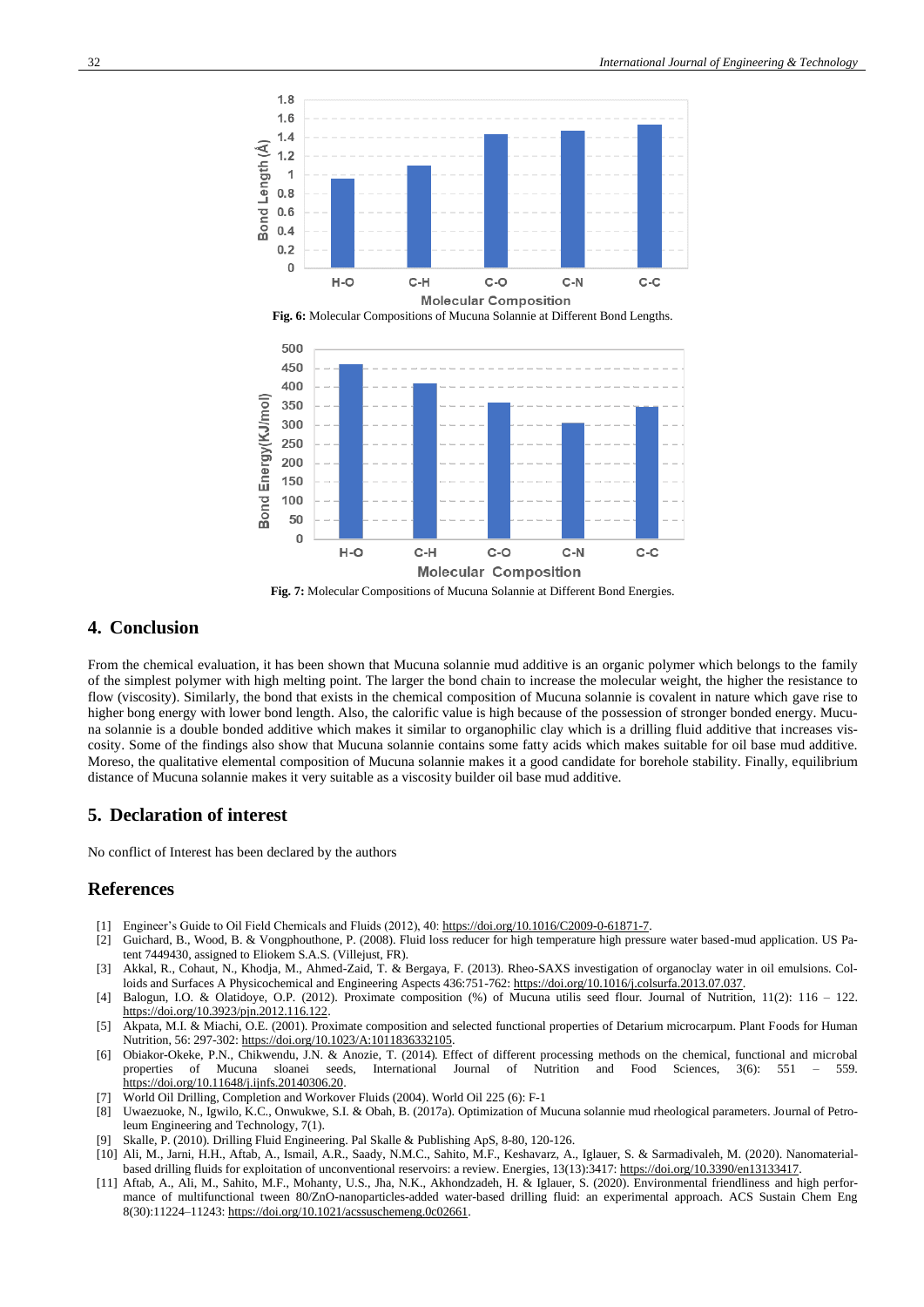- [12] Igwilo, K.C., Uwaezuoke, N., Ukaka, C.M., Amaefule, C.V. & Zakka, S.B. (2021). Evaluation of rheological and fluid loss properties of Nigerian bentonite using periwinkle and Mucuna solannie, Cogent Engineering, 8(1): 1885324: [https://doi.org/10.1080/23311916.2021.1885324.](https://doi.org/10.1080/23311916.2021.1885324)
- [13] Igwilo, K.C., Uwaezuoke, N., Okoli, N., Obasi, F.T. & Okoro, E.E. (2020). Beneficiation of Nigerian bentonite using local materials. Journal of Petroleum Exploration and Production Technology, 10: 3399-3407[: https://doi.org/10.1007/s13202-020-00956-8.](https://doi.org/10.1007/s13202-020-00956-8)
- [14] Chilingarian, G.V. & Vorabutr, P. (1983). Drilling and drilling fluids. Elsevier, Amsterdam: 149–151
- [15] Uwaezuoke, N., Igwilo, K.C., Onwukwe, S.I. & Obah, B. (2017b). Effects of temperature on Mucuna solannie water-based mud properties. International Journal of Advanced Engineering Research and Science, 4(1): 83-92[: https://doi.org/10.22161/ijaers.4.1.13.](https://doi.org/10.22161/ijaers.4.1.13)
- [16] Igwilo, K.C., Uwaezuoke, N., Okoli, N., Onyekwere, R.K., Amaefule, V.C., Durogbitan, A.A. & Ikoro, V.G. (2021). Comparative assessment of Mucuna solannie as an alternative fluid loss control material in synthetic drilling fluid design. Journal of Petroleum Exploration and Production Technology, 11: 97-107[: https://doi.org/10.1007/s13202-020-01041-w.](https://doi.org/10.1007/s13202-020-01041-w)
- [17] Guillermo, R., Martin, C., Ticiane, S.V., Fabio, J.E., Wildor, T.H. & Francisco, R.V.D. (n.d). Synthesis and characterization of organophilic clay from Cuban Chiqui Gomez bentonite. Seventh international latin American conference on powder technology, Atibaia, SP, Brazil.
- [18] Tawfik, A.S. & Mukaila, A.I. (2019). Advances in functionalized nanoparticles-based drilling inhibitors for oil production. Elsevier, Energy Rep. 5:1293–1304: [https://doi.org/10.1016/j.egyr.2019.06.002.](https://doi.org/10.1016/j.egyr.2019.06.002)
- [19] [Cheikh, B.](https://link.springer.com/article/10.1007/s13202-020-01008-x#auth-Cheikh-Bergane) & [Larbi, H.](https://link.springer.com/article/10.1007/s13202-020-01008-x#auth-Larbi-Hammadi) (2020). Impact of organophilic clay on rheological properties of gasoil-based drilling muds. [Journal of Petroleum Explora](https://link.springer.com/journal/13202)[tion and Production Technology,](https://link.springer.com/journal/13202) 10: 3533–3540[: https://doi.org/10.1007/s13202-020-01008-x.](https://doi.org/10.1007/s13202-020-01008-x)
- [20] Uwaezuoke, N., Obah, B., Onwukwe, S.I. & Igwilo, K.C. (2016). An economic evaluation of investment in Mucuna solannie production. International Journal of Environment, Agriculture and Biotechnology (IJEAB), 1(3): 610-620[: https://doi.org/10.22161/ijeab/1.3.45.](https://doi.org/10.22161/ijeab/1.3.45)

## **Appendix**



**Fig. 8:** Absorption Area of Mucuna Solannie During Scanning.



нĭ **Fig. 10:** Molecular Structure of Tricosan-12-Ol Covalently Bonded.

|              |                                | Element         |    | Element Element   Atomic |       | Weight |
|--------------|--------------------------------|-----------------|----|--------------------------|-------|--------|
|              |                                | Name            |    | Symbol   Number          | Conc. | Conc.  |
|              |                                | Potassium       | κ  | 19                       | 28.87 | 39.17  |
|              |                                | Carbon          | C  | 6                        | 35.26 | 14.70  |
|              |                                | Phosphorus      | P  | 15                       | 7.35  | 7.88   |
|              |                                | Zinc            | Zn | 30                       | 2.80  | 6.38   |
|              |                                | Iron            | Fe | 26                       | 2.64  | 5.10   |
|              |                                | <b>Sulfur</b>   | s  | 16                       | 4.53  | 5.06   |
|              |                                | Calcium         | Ca | 20                       | 3.26  | 4.54   |
|              |                                | Yttrium         | Y  | 39                       | 1.16  | 3.55   |
|              |                                | <b>Titanium</b> | Τi | 22                       | 1.83  | 3.07   |
|              |                                | Chlorine        | CI | 17                       | 2.18  | 2.71   |
|              |                                | Oxygen          | o  | 8                        | 3.75  | 2.07   |
|              |                                | <b>Silicon</b>  | Si | 14                       | 2.01  | 1.94   |
|              |                                | Aluminium       | Al | 13                       | 1.88  | 1.78   |
|              |                                | Magnesium       | Mg | 12                       | 1.38  | 1.18   |
| $AB$ and $B$ | MAR 2 2020 13:19<br>15kV - Map | Sodium          | Na | 11                       | 1.07  | 0.85   |

**Fig. 11:** Scanning Electron Micrograph Mucuna Solanine.